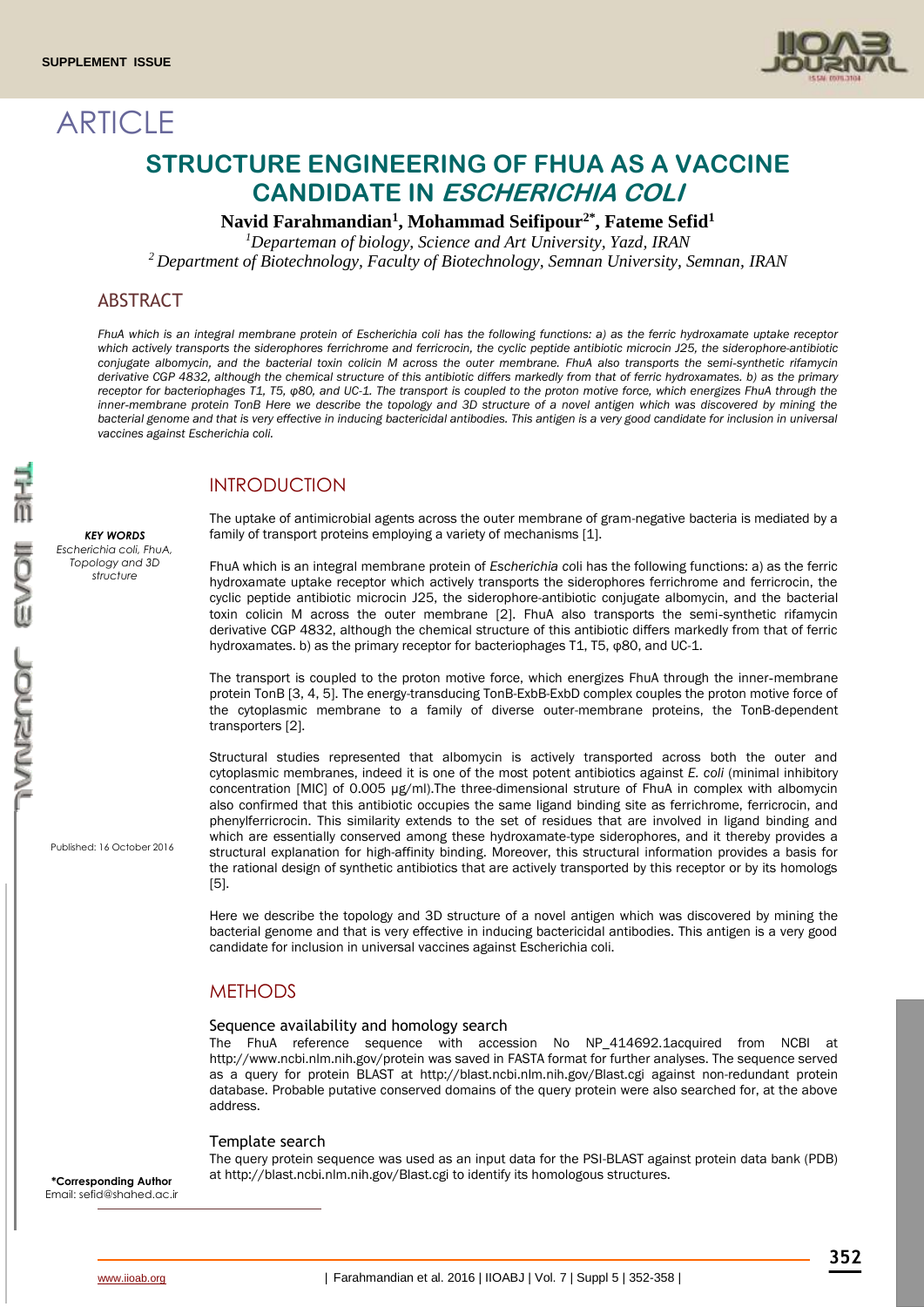

#### Primary sequence analysis

Protparam online software at<http://expasy.org/tools/protparam.html>was employed for estimation and determination of properties such as molecular weight, theoretical pI, amino acid composition, total number of negatively and positively charged residues, instability index and aliphatic index.

#### Subcellular localization

Subcellular localization of protein was predicted by CELLO a[t http://cello.life.nctu.edu.tw/](http://cello.life.nctu.edu.tw/)

#### Homology modeling

In the process of modeling, default restraint settings were applied, and a rigorous relaxation protocol involved 2000 simulated annealing relaxation cycles (4.4 ps stepwise warming from 0–1000 K, followed by 19.2 PS stepwise cooling back down to300 K, all done through Charm force field and charges). The loop regions geometry was corrected using MODELER/Refine Loop command. The SWISS-MODEL Workspace at <http://swissmodel.expasy.org/> is a web-based integrated service dedicated to protein structure homology modelling. Secondary structure of the protein was predicted by SWISS-MODEL too. It assists and guides the user in building protein homology models at different levels of complexity. Building a homology model comprises four main steps: identification of structural template(s), alignment of target sequence and template structure(s), model building, and model quality evaluation. These steps can be repeated until a satisfying modelling result is achieved. Each of the four steps requires specialized software and access to up-to-date protein sequence and structure databases.

#### Models evaluations

All 3D models of the proteins built, were qualititatively estimated by GMQE and QMEAN4 scores.

#### Topology and signal peptide prediction

SPOCTOPUS at <http://spoctopus.cbr.su.se/> was employed to determine protein topology and signal peptide. Prediction of the hydrophobic transmembrane regions in a protein sequence forming probable βbarrel could help determination of the 3D protein structure. Full-length protein served as input in topology prediction. PRED-TMBB at [http://biophysics.biol.uoa.gr/PRED-TMBB/is](http://biophysics.biol.uoa.gr/PRED-TMBB/) a sever that predicts transmembrane β-strands in protein sequences of Gram-negative bacteria. The web-server could find the topology of the loops in addition to localize the transmembrane strands

## RESULTS

Sequence availability and homology search

The FhuA protein sequence with 747 residues obtained from NCBI and saved in FASTA format. Protein sequence serving as query for BLAST produced a set of sequences as the highest similar sequence. BLAST search revealed numerous hits to the FhuA sequence. All hits were of *Escherichia coli.* Putative conserved domains were detected within this sequence. Most of the sequences belong to OM\_channels super family.

Porin superfamily. These outer membrane channels share a beta-barrel structure that differ in strand and shear number. Classical (gram-negative ) porins are non-specific channels for small hydrophillic molecules and form 16 beta-stranded barrels, which associate as trimers. Maltoporin-like channels have specificities for various sugars and form 18 beta-stranded barrels, which associate as trimers. Ligand-gated protein channels cooperate with a TonB associated inner membrane complex to actively transport ligands via the proton motive force and they form monomeric, barrels. The 150-200 N-terminal residues form a plug that blocks the channel from the periplasmic end.

TonB-dependent siderophore receptor. This subfamily model encompasses a wide variety of TonBdependent outer membrane siderophore receptors. It has no overlap with TonB receptors known to transport other substances, but is likely incomplete due to lack of characterizations. It is likely that genuine siderophore receptors will be identified which score below the noise cutoff to this model at which point the model should be updated. [Transport and binding proteins, Cations and iron carrying compounds, Transport and binding proteins, Porins] Putative conserved domains have been detected within the sequence are shown in [Fig.1].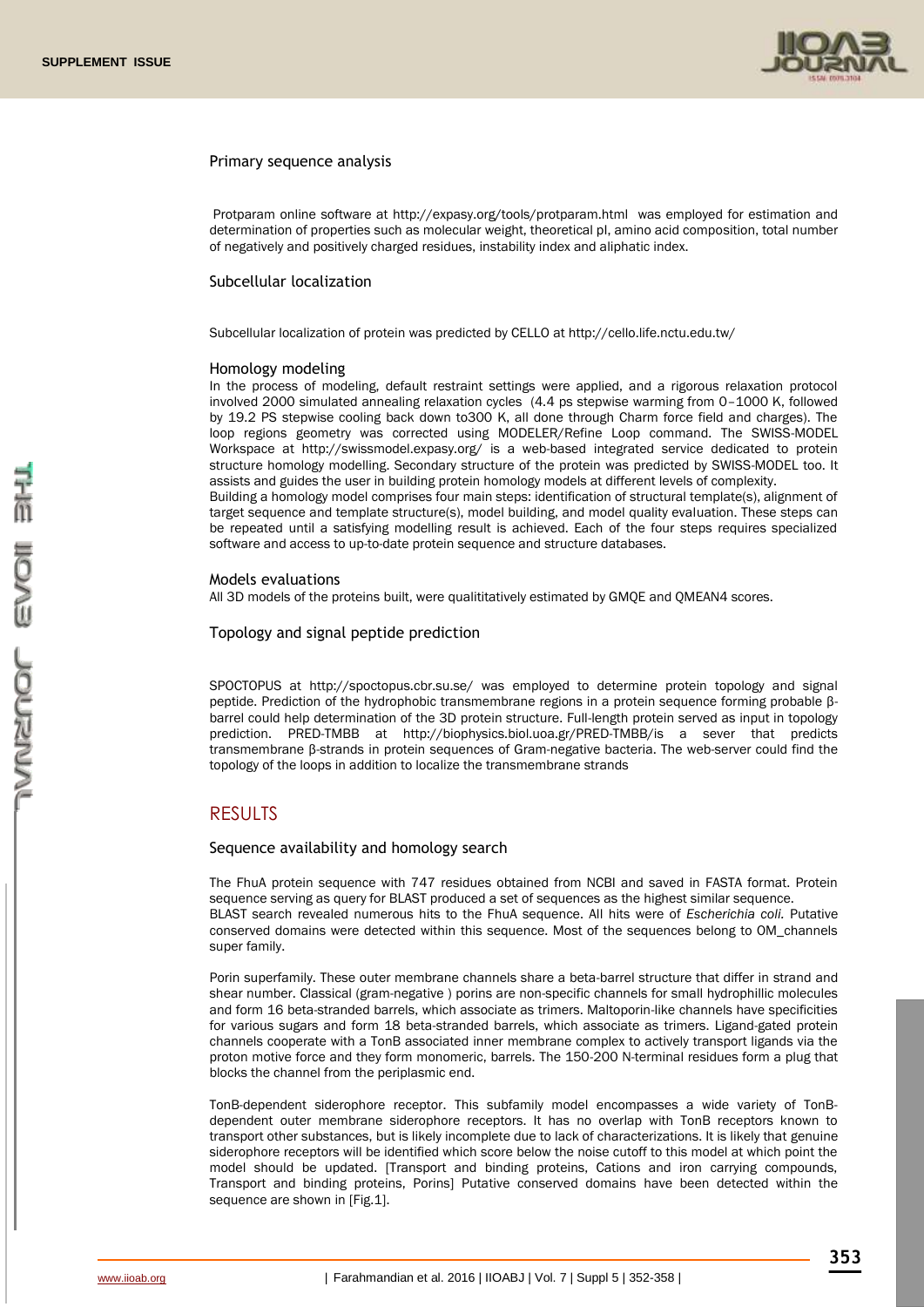



**Fig.1:** Putative conserved domains have been detected.

…………………………………………………………………………………………………….

#### Template search

PSI-BLAST against protein data bank (PDB) result displayed several hits as homologous structures. The first hit possessing the highest score was selected as a template for homology modelling. This top hit for FhuA sequence blast results was a protein with PDB code 1BY3-A (99%identity, 95%query coverage, 1476 Max score and 1476 Total score, [Chain A, Fhua From E. Coli\)](http://blast.ncbi.nlm.nih.gov/Blast.cgi#alnHdr_4389223).

Our BLAST results showed that FhuA exists in all pathogenic strains of *E.coli*. This protein antibodies crossreact with a range of *E.coli* isolates for high similarity reason.

In this regard, FhuA sequence served as a query for BLAST search against Protein Database (PDB) to find the best template for 3D structure prediction. In addition to E value, query coverage and Max. identity are also involved in Max. score definition. Lower E-value and higher query coverage and max. identity are appropriate criteria for the selection. Thus, a hit with the highest total score could be the most reliable template. The use of some sequence alignment methods to identify a relationship between the target sequence and one or more possible templates is the first step in structure prediction. Based on BLAST search and alignments generations, the predicted 3D model of the FhuA could be applied to all FhuA proteins in *E.coli*.

#### Primary sequence analysis

The protein sequence served as input for the computation of various physical and chemical parameters. The computed parameters included the molecular weight, theoretical pI, instability index, aliphatic index and grand average of hydropathicity (indicates the solubility of the proteins: positive GRAVY (hydrophobic), negative GRAVY (hydrophilic)) are listed below.

#### Number of amino acids: 747

Molecular weight: 82182.2

Theoretical pI: 5.47

#### Amino acid composition:

| Ala (A) 69               | $9.2\%$ | Leu (L) 46   | 6.2% |
|--------------------------|---------|--------------|------|
| Arg $(R)$ 33             | 4.4%    | Lys (K) 40   | 5.4% |
| Asn (N) 43               | 5.8%    | Met (M) 12   | 1.6% |
| Asp (D) 49               | 6.6%    | Phe (F) 36   | 4.8% |
| Cys (C) 4                | 0.5%    | Pro (P) 37   | 5.0% |
| GIn (Q) 33               | 4.4%    | Ser (S) 54   | 7.2% |
| Glu (E) 35               | 4.7%    | Thr (T) 58   | 7.8% |
| Gly $(G)$ 62             | 8.3%    | Trp $(W)$ 9  | 1.2% |
| His $(H)$ 8              | 1.1%    | Tyr $(Y)$ 42 | 5.6% |
| $\text{IIe (I)}$ 17 2.3% |         | Val (V) 60   | 8.0% |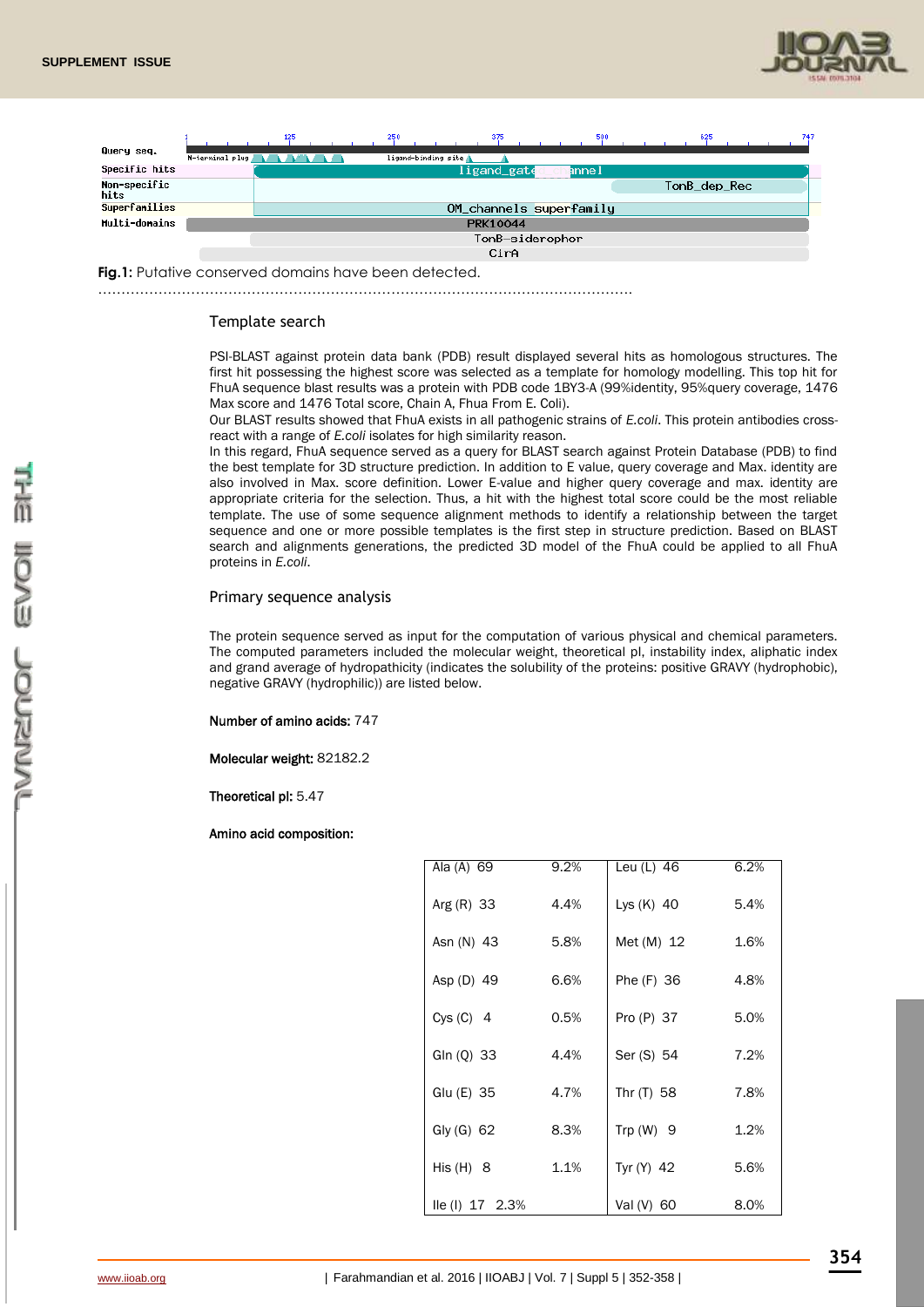

Total number of negatively charged residues (Asp + Glu): 84

Total number of positively charged residues (Arg + Lys): 73

#### Atomic composition:

| Carbon<br>C     | 3655 |
|-----------------|------|
| Hydrogen<br>– H | 5565 |
| Nitrogen<br>- N | 987  |
| Oxygen<br>Ω     | 1146 |
| Sulfur<br>S     | 16   |
|                 |      |

Formula: C3655H5565N987O1146S<sup>16</sup> Total number of atoms: 11369

## Extinction coefficients:

Extinction coefficients are in units of M-1 cm-1, at 280 nm measured in water.

Ext. coefficient 112330

Abs 0.1% (=1 g/l) 1.367, assuming all pairs of Cys residues form cystines

Ext. coefficient 112080

Abs 0.1% (=1 g/l) 1.364, assuming all Cys residues are reduced

#### Estimated half-life:

The N-terminal of the sequence considered is M (Met).

The estimated half-life is: 30 hours (mammalian reticulocytes, in vitro).

>20 hours (yeast, in vivo).

>10 hours (Escherichia coli, in vivo).

#### Instability index:

The instability index (II) is computed to be 30.04

This classifies the protein as stable.

Aliphatic index: 65.42

Grand average of hydropathicity (GRAVY): -0.481

Subcellular localization FhuA Subcellular localization predicted by CELLO was OuterMembrane with the highest reliability (4.783 ).CELLO results are shown below [Table 1].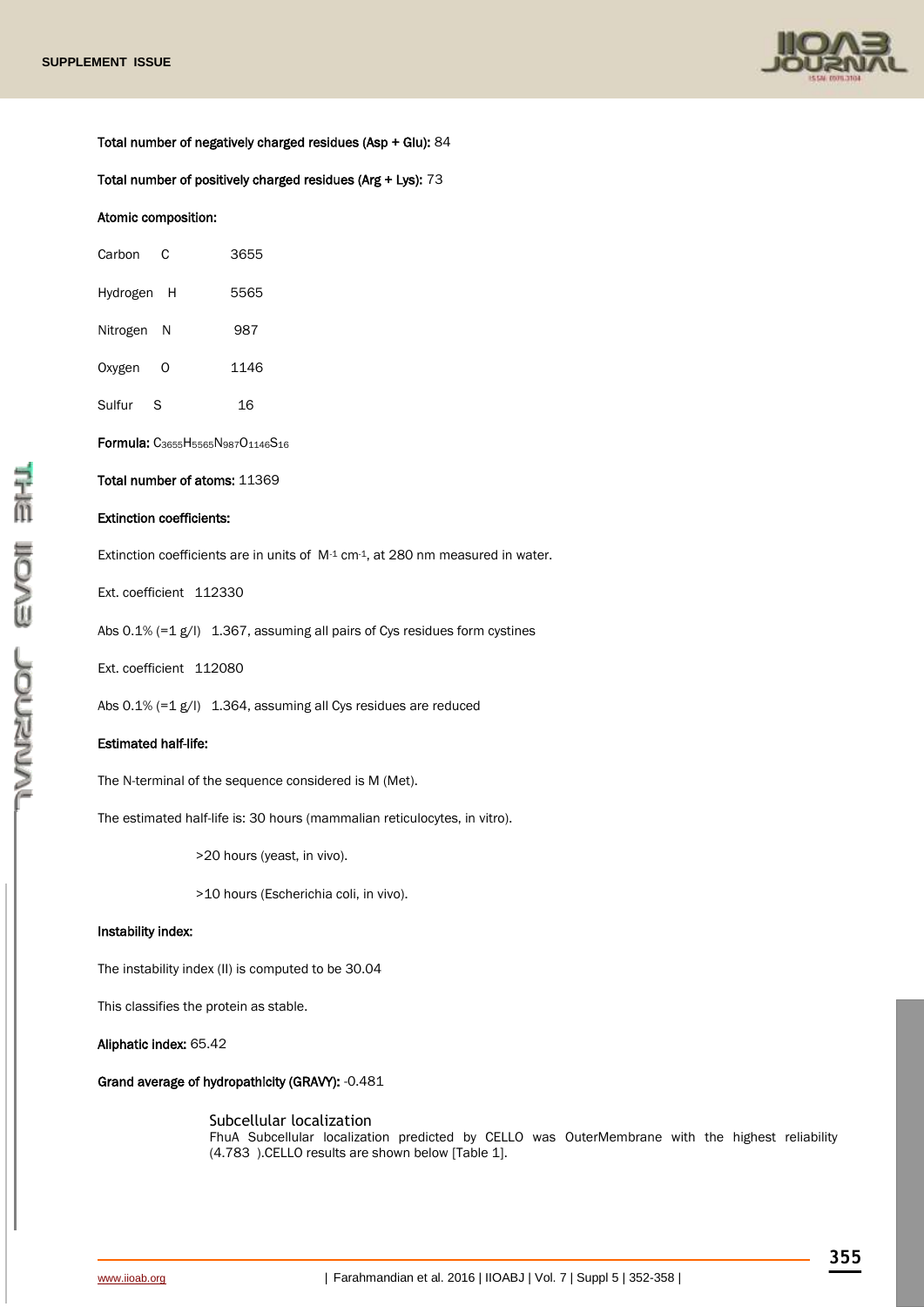

| <b>CELLO Prediction:</b> |       |
|--------------------------|-------|
| OuterMembrane            | 4.783 |
| Extracellular            | 0.124 |
| <b>Periplasmic</b>       | 0.071 |
| <b>InnerMembrane</b>     | 0.013 |
| Cytoplasmic              | 0.008 |

3D structure prediction with homology medeling

The use of some sequence alignment methods to identify a relationship between the target sequence and one or more possible templates is the first step in structure prediction. Based on BLAST search and alignments generations, the predicted 3D model of the FhuA could be applied to all FhuA proteins. Accuracy of prediction depends on the degree of sequence similarity. If a structure template with sequence identity of >50% is found for a query protein, homology modeling could be chosen as the best *in silico* method with an accuracy equal to low-resolution X-ray predictions. When template and query sequences share 30-50% identity, more than 80% of the C-atoms can be expected to be within 3.5˚A of their true positions. Significant errors would occur in prediction when the sequences share less than 30% sequence identity. Since identity between the query and its template sequence was 35% (>30%) in our study, we assumed that homology modeling could be more powerful than threading.

Swiss modeler recruited for homology modeling introduced one model [Fig. 2]. Its model was selected for further scrutinizes and validation analyses.



**Fig.2.** Swiss model 3D structure prediction.

## Models evaluations

…………………………………………………………………………………………………….

QMEAN is a composite scoring function for the estimation of the global and local model quality. QMEAN consisting of four structural descriptors: The local geometry is analyzed by a torsion angle potential over three consecutive amino acids. Two pairwise distance-dependent potentials are used to assess all-atom and C-beta interactions. A solvation potential describes the burial status of the residues. The pseudo energies returned from the four structural descriptors and the final QMEAN4 score get directly related to what we would expect from high resolution X-ray structures of similar size using a Z-score scheme.

The score of a model in also shown in relation to a set of high-resolution PDB structures (Z-score). The plot relates the obtained global QMEAN4 value to scores calculated from a set of high-resolution X-ray structures. Local estimates of the model quality based on the QMEAN scoring function are shown as perreside plot. Each residue is assigned a reliability score between 0 and 1, describing the expected similarity to the native structure. Higher numbers indicate higher reliability of the residues.

GMQE (Global Model Quality Estimation) is a quality estimation which combines properties from the targettemplate alignment. The resulting GMQE score is expressed as a number between zero and one, reflecting the expected accuracy of a model built with that alignment and template.

Higher numbers indicate higher reliability. Once a model is built, the GMQE gets updated for this specific case by also taking into account the QMEAN4 score of the obtained model in order to increase reliability of the quality estimation. 3D structure validations are shown in [Fig. 3].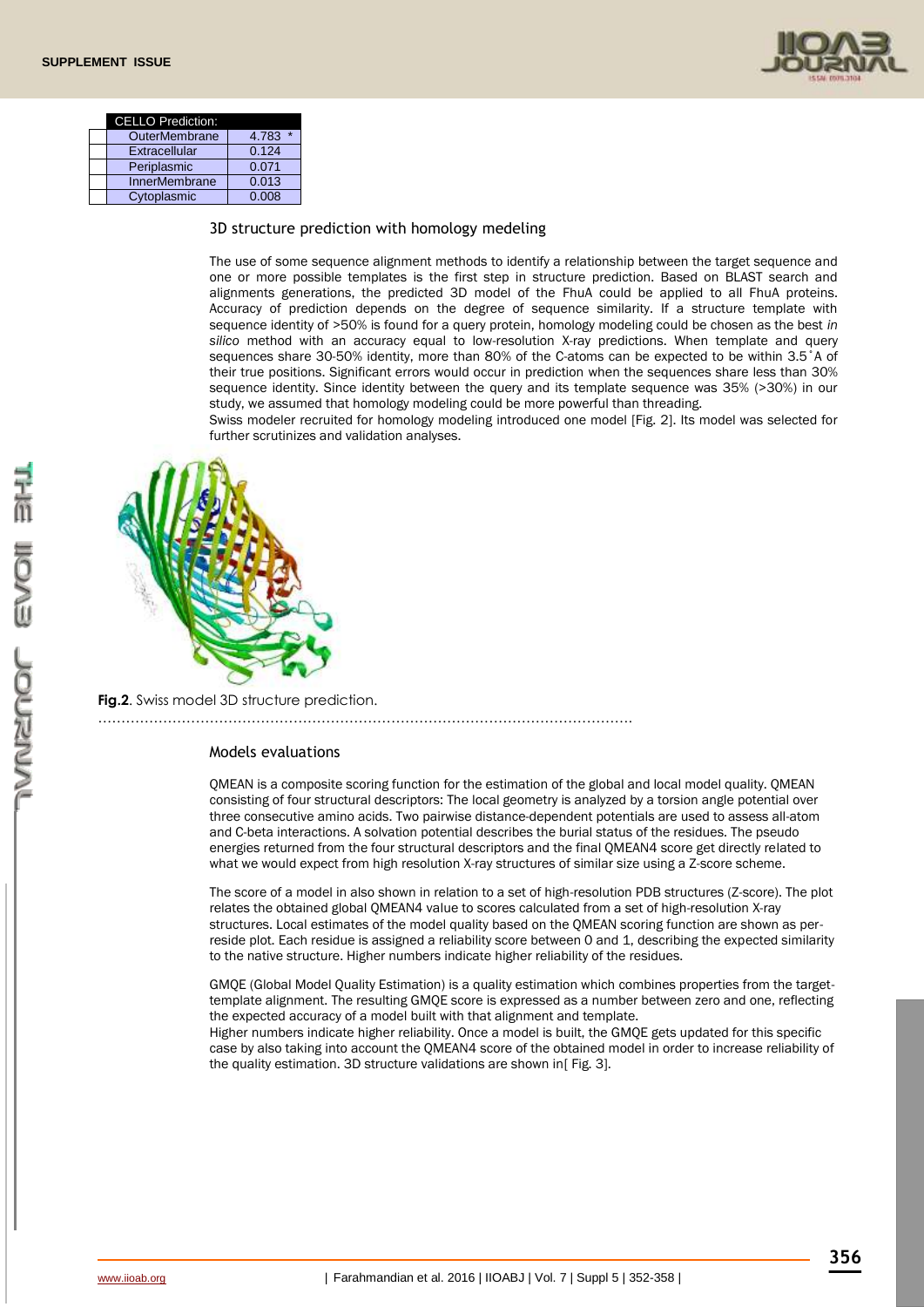



#### Topology and signal peptide prediction

FhuA signal peptide cleavage site was predicted between positions 30 and 31 of protein sequence. FhuA topology predicted by spoctopus server is shown in [Fig. 4].

A 2D topology model of protein was built based on predicted inside, transmembrane and outside regions of the protein [Fig. 5].



## **Fig. 4:** FhuATopology and signal peptide cleavage site predicted by spoctopus server.

…………………………………………………………………………………………………….

Topology output: This is a graphic representation of the most likely topology as predicted by SPOCTOPUS. Network output: The two diagrams show the estimated preference for each residue to be located in different structural regions. The top diagram shows the preference of being either in:

- the hydrophobic part of the membrane, 0-13Å from the membrane center (M)

- the membrane water-interface, 11-18Å from the membrane center (I)
- a close loop region, 13-23Å from the membrane center (L) - a globular region, further than 23Å from the membrane (G)

The bottom diagram shows the estimated preference of a particular residue to be located either on the inside (i) or on the outside (o) of the membrane.

The raw data underlying these two plots can be found in the SPOCTOPUS network file.